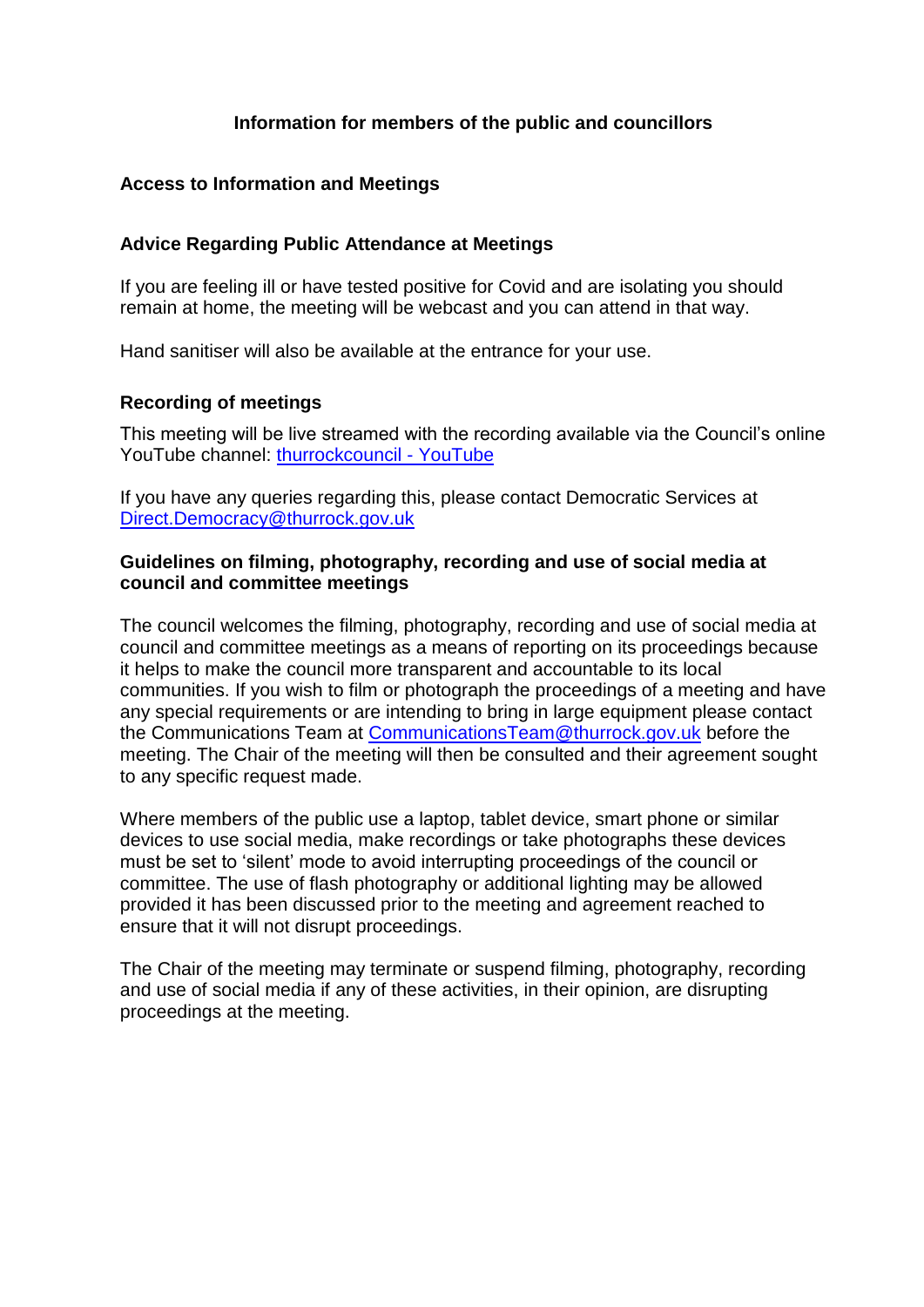## **Thurrock Council Wi-Fi**

Wi-Fi is available throughout the Civic Offices. You can access Wi-Fi on your device by simply turning on the Wi-Fi on your laptop, Smartphone or tablet.

- You should connect to TBC-GUEST
- Enter the password **Thurrock** to connect to/join the Wi-Fi network.
- A Terms & Conditions page should appear and you have to accept these before you can begin using Wi-Fi. Some devices require you to access your browser to bring up the Terms & Conditions page, which you must accept.

The ICT department can offer support for council owned devices only.

#### **Evacuation Procedures**

In the case of an emergency, you should evacuate the building using the nearest available exit and congregate at the assembly point at Kings Walk.

#### **How to view this agenda on a tablet device**



You can view the agenda on your [iPad](https://itunes.apple.com/gb/app/mod.gov/id508417355?mt=8) or [Android Device](https://play.google.com/store/apps/details?id=uk.co.moderngov.modgov&hl=en) with the free modern.gov app.

Members of the Council should ensure that their device is sufficiently charged, although a limited number of charging points will be available in Members Services.

To view any "exempt" information that may be included on the agenda for this meeting, Councillors should:

- Access the modern.gov app
- Enter your username and password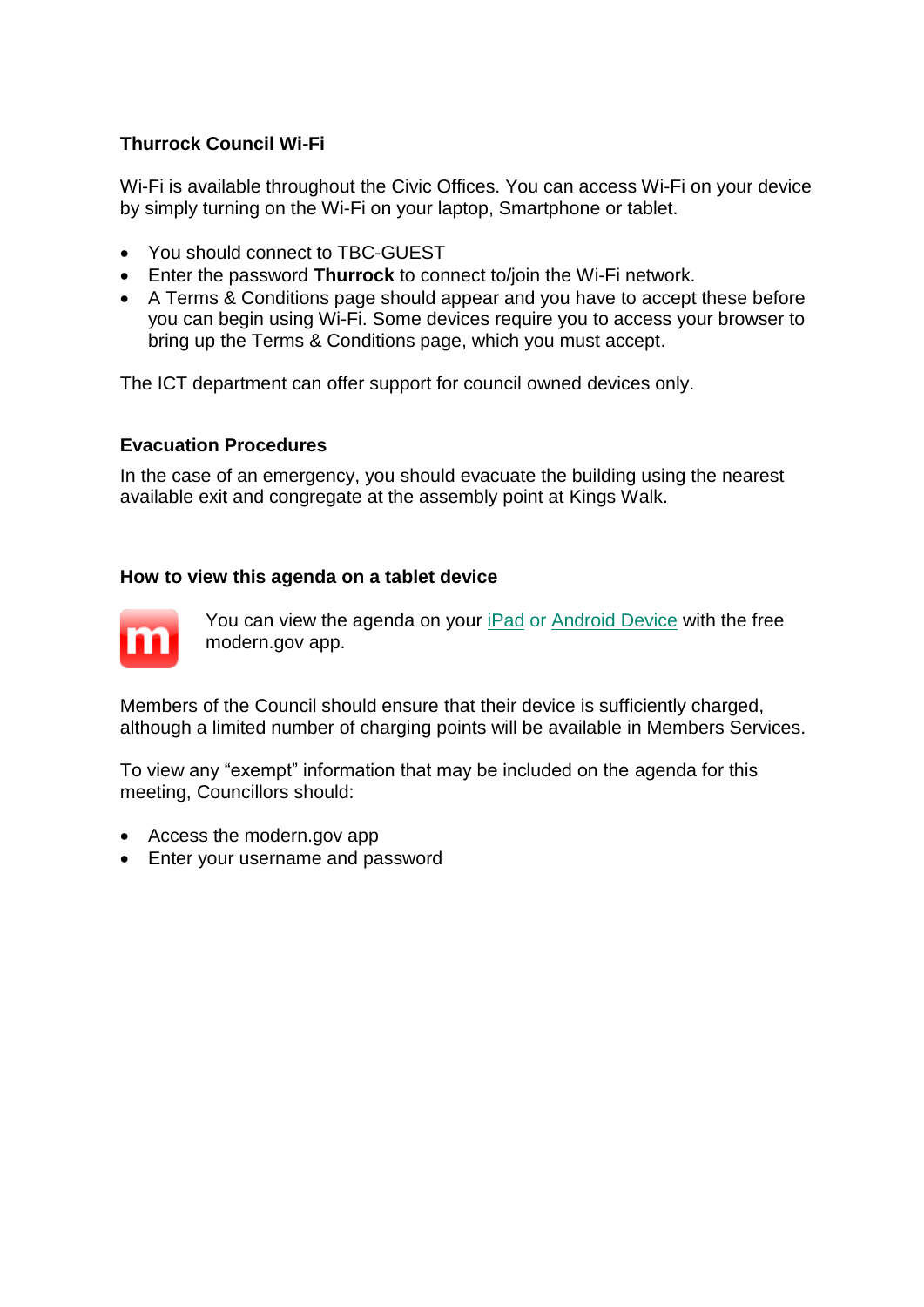## **DECLARING INTERESTS FLOWCHART – QUESTIONS TO ASK YOURSELF**

#### **Breaching those parts identified as a pecuniary interest is potentially a criminal offence**

#### **Helpful Reminders for Members**

- *Is your register of interests up to date?*
- *In particular have you declared to the Monitoring Officer all disclosable pecuniary interests?*
- *Have you checked the register to ensure that they have been recorded correctly?*

#### **When should you declare an interest** *at a meeting?*

- **What matters are being discussed at the meeting?** (including Council, Cabinet, Committees, Subs, Joint Committees and Joint Subs); or
- If you are a Cabinet Member making decisions other than in Cabinet **what matter is before you for single member decision?**

**Does the business to be transacted at the meeting** 

- **relate to; or**
- **likely to affect**

**any of your registered interests and in particular any of your Disclosable Pecuniary Interests?** 

Disclosable Pecuniary Interests shall include your interests or those of:

- your spouse or civil partner's
- a person you are living with as husband/ wife
- a person you are living with as if you were civil partners

where you are aware that this other person has the interest.

A detailed description of a disclosable pecuniary interest is included in the Members Code of Conduct at Chapter 7 of the Constitution. **Please seek advice from the Monitoring Officer about disclosable pecuniary interests.** 

**What is a Non-Pecuniary interest?** – this is an interest which is not pecuniary (as defined) but is nonetheless so significant that a member of the public with knowledge of the relevant facts, would reasonably regard to be so significant that it would materially impact upon your judgement of the public interest.



If the interest is not already in the register you must (unless the interest has been agreed by the Monitoring Officer to be sensitive) disclose the existence and nature of the interest to the meeting

Declare the nature and extent of your interest including enough detail to allow a member of the public to understand its nature

If the Interest is not entered in the register and is not the subject of a pending notification you must within 28 days notify the Monitoring Officer of the interest for inclusion in the register<br>incommutation in the register<br>incommutation in the register content in the register of the register of the register of the register of the r

**Unless you have received dispensation upon previous application from the Monitoring Officer, you must:**

- **Not participate or participate further in any discussion of the matter at a meeting;**
- **Not participate in any vote or further vote taken at the meeting; and**
- leave the room while the item is being considered/voted **upon**

**If you are a Cabinet Member you may make arrangements for the matter to be dealt with by a third person but take no further steps**

**You may participate and vote in the usual way but you should seek advice on Predetermination and Bias from the Monitoring Officer.**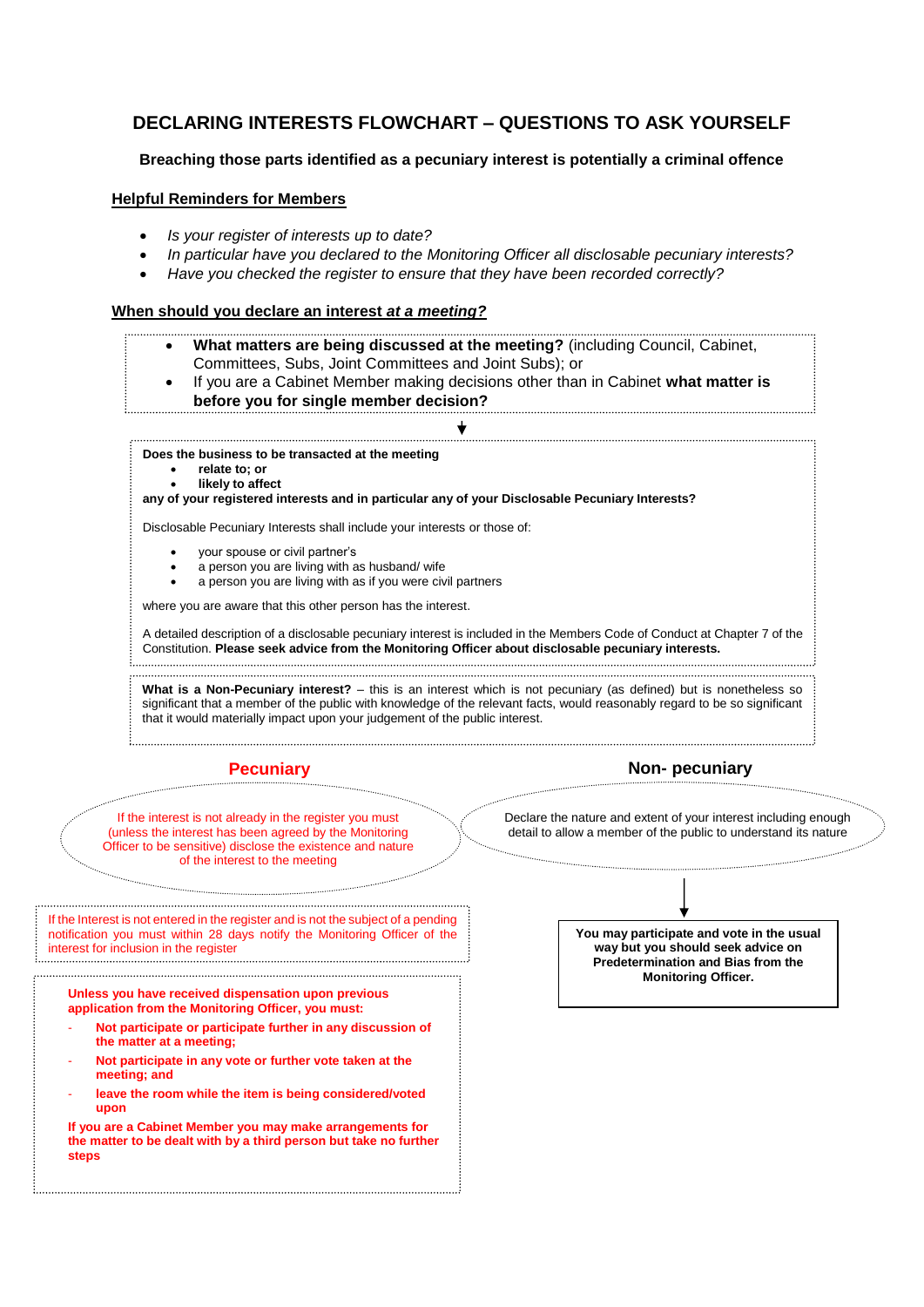## **PROCEDURE FOR MOTIONS**

٦

| No speech may exceed 3 minutes without the consent of the Mayor [Rule 19.8], except for the<br>proposer of any motion who shall have 5 minutes to move that motion (except on a motion to<br>amend where the 3 minute time shall apply) [Rule 19.8(a)] |                                                                                                                               |  |                                                                                    |                                                                                      |  |  |
|--------------------------------------------------------------------------------------------------------------------------------------------------------------------------------------------------------------------------------------------------------|-------------------------------------------------------------------------------------------------------------------------------|--|------------------------------------------------------------------------------------|--------------------------------------------------------------------------------------|--|--|
| All Motions will follow Section A and then either Section B or C                                                                                                                                                                                       |                                                                                                                               |  |                                                                                    |                                                                                      |  |  |
| Α.                                                                                                                                                                                                                                                     | Motion is moved<br>A <sub>1</sub><br>A2<br>Mover speaks<br>A3<br>Seconded<br>A4<br>Seconder speaks or reserves right to speak |  | [Rule 19.2]<br>[Rule 19.8(a) (5 minutes)<br>[Rule 19.2]<br>[Rule 19.3] (3 minutes) |                                                                                      |  |  |
| Then the procedure will move to either B or C below:                                                                                                                                                                                                   |                                                                                                                               |  |                                                                                    |                                                                                      |  |  |
| Β.                                                                                                                                                                                                                                                     |                                                                                                                               |  |                                                                                    | C.                                                                                   |  |  |
| IF there is an AMENDMENT (please<br>see Rule 19.23)                                                                                                                                                                                                    |                                                                                                                               |  | If NOT amended i.e. original motion                                                |                                                                                      |  |  |
| <b>B1</b>                                                                                                                                                                                                                                              | The mover of the amendment shall<br>speak (3 mins).                                                                           |  | C <sub>1</sub>                                                                     | Debate.                                                                              |  |  |
| <b>B2</b>                                                                                                                                                                                                                                              | The seconder of the amendment<br>shall speak unless he or she has<br>reserved their speech (3 mins).                          |  | C <sub>2</sub>                                                                     | If the seconder of the motion has reserved<br>their speeches, they shall then speak. |  |  |
| B <sub>3</sub>                                                                                                                                                                                                                                         | THEN debate on the subject.                                                                                                   |  | C <sub>3</sub>                                                                     | The mover of the substantive motion shall<br>have the final right of reply.          |  |  |
| <b>B4</b>                                                                                                                                                                                                                                              | If the seconder of the substantive<br>motion and the amendment<br>reserved their speeches, they shall<br>then speak.          |  | C <sub>4</sub>                                                                     | Vote on motion.                                                                      |  |  |
| <b>B5</b>                                                                                                                                                                                                                                              | The mover of the amendment shall<br>have a right of reply.                                                                    |  |                                                                                    |                                                                                      |  |  |
| B <sub>6</sub>                                                                                                                                                                                                                                         | The mover of the substantive<br>motion shall have the final right of<br>reply.                                                |  |                                                                                    |                                                                                      |  |  |
| B7                                                                                                                                                                                                                                                     | Vote on amendment.                                                                                                            |  |                                                                                    |                                                                                      |  |  |
| B <sub>8</sub>                                                                                                                                                                                                                                         | A vote shall be taken on the<br>substantive motion, as amended if<br>appropriate, without further debate.                     |  |                                                                                    |                                                                                      |  |  |